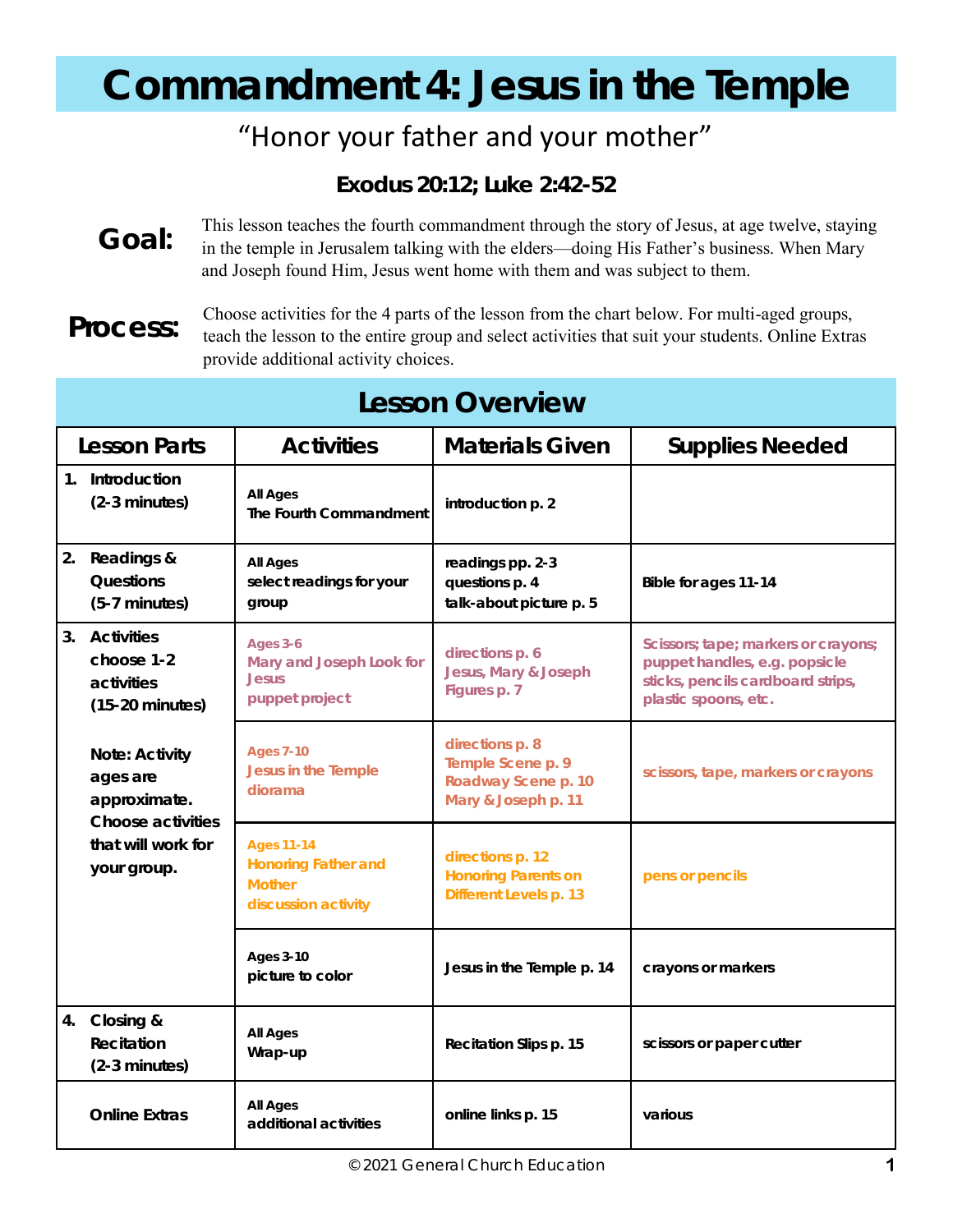### **Introduction: The Fourth Commandment**

The first part of the fourth commandment was written partially on the first tablet of stone, and it was completed on the second tablet of the Ten Commandments. It connects the laws about loving the Lord, on the first table, with the laws about loving the neighbor, on the second table. The commandment tells us to

### **4. Honor your father and your mother. Exodus 20:12**

Do you know what the word "honor" means? (to respect and love)

The Lord gives us mothers and fathers to care for us, and it is good to honor them for their care. However, the mother and father we are to honor are more than just our parents. We sometimes say the country where we are born is our "motherland" or "fatherland". Like our parents, our country feeds and protects us. It does many things for us that we cannot do for ourselves. And the Lord is the Father of all people. We call Him our "heavenly Father". Each time we say the Lord's Prayer we start with the words "Our Father". Did you know that we also have a "heavenly Mother"? It is our Church, where we learn the wonderful ideas the Lord teaches in His Word.

- In what ways might you honor your earthly mother and father? Why is this important?
- In what ways might you honor your "heavenly" Father and Mother? How can honoring your heavenly Father and Mother bring happiness?

Our story today is about a time when Jesus honored His Heavenly Father *and* His earthly mother, Mary, and also Joseph, who cared for Him like a father on earth.

## **Reading Ages 3-6: Jesus in the Temple**

### **This is a short retelling of the story for young children. To tell the story in your own words using a picture, see the talk-about picture on p. 5.**

When the Lord lived on earth people went to Jerusalem each year for a special celebration called the feast of the Passover. They walked a long way to the feast with their friends and relatives.

When Jesus was twelve years old, Mary and Joseph took Him to Jerusalem for the feast. After eight days it was time to go home. Mary and Joseph started walking, but they did not see Jesus. There were so many people traveling together that they thought He was with friends or relatives. They walked for a whole day. At night Mary and Joseph looked for Jesus but could not find Him! They looked and looked, and they became worried. So, they hurried back to Jerusalem to look for Him there.

They searched for three days. Finally, they found Jesus in the temple. He was sitting with the grown-up teachers, listening to them and asking them questions. Do you know how Jesus knew so much? He was the Lord God! Mary and Joseph were glad to see Jesus, but they asked, "Son, why have You done this to us? Look, Your father and I have been looking for You."

Jesus answered, "Did you not know that I must be about My Father's business?" Mary and Joseph did not know what He meant, but we can know. The Lord is so amazing that He could be Jesus down on earth and the Father in heaven, at the same time. So Jesus was doing what the Father in heaven wanted—learning from the Word.

Then, Jesus went back home with Mary and Joseph, and did as they told Him. He lived there until He grew up and started to teach all people about God and heaven.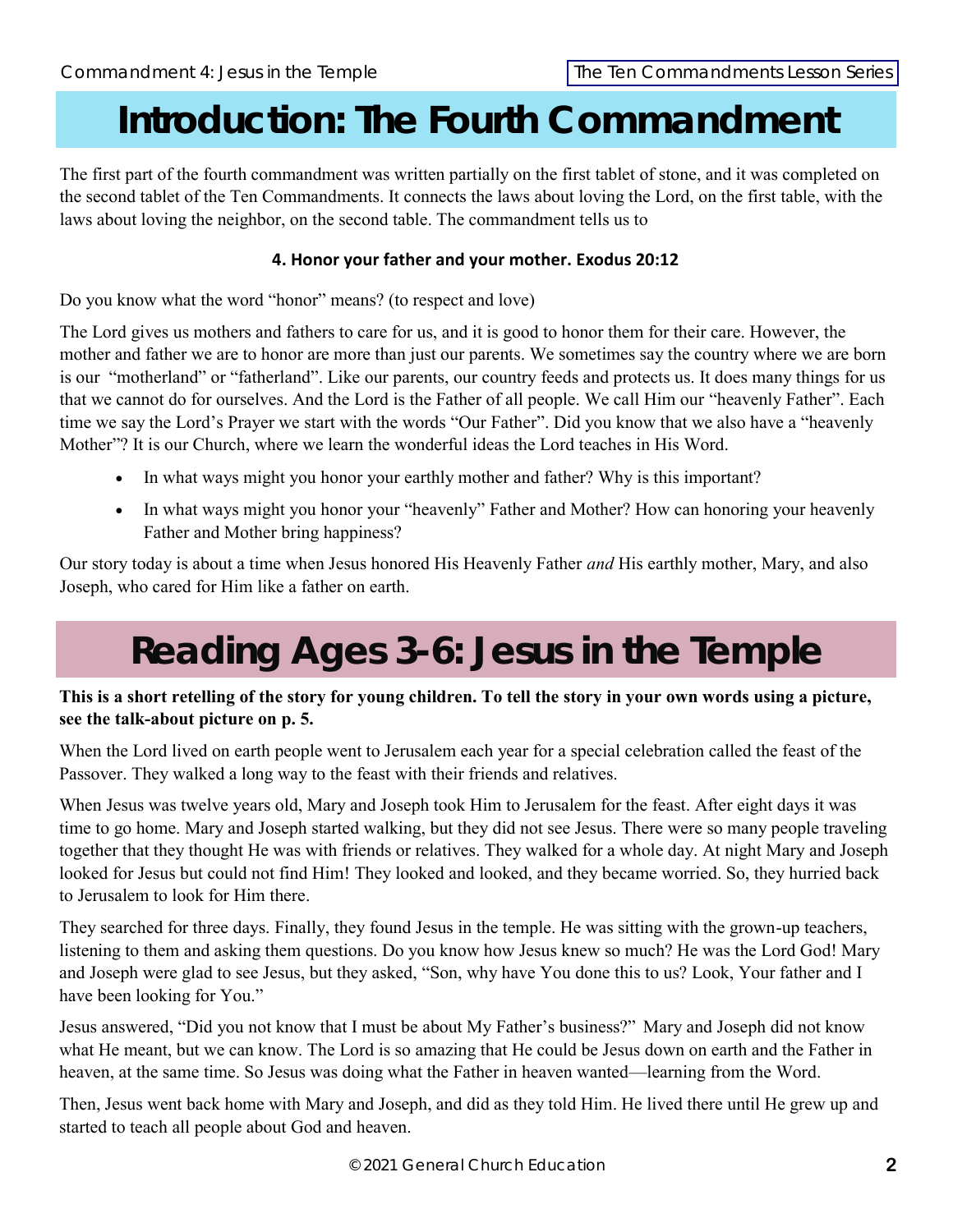## **Reading Ages 7-10: Jesus in the Temple**

### **New Church Concept** Teacher Background

The commandments were declared not only for those in the world but also for those in heaven. For in heaven the Lord is in place of 'father' and His kingdom in place of 'mother'. Since 'father and mother' means the Lord and His kingdom this commandment surpasses in holiness those that come after it. See *Arcana Coelestia* 8899.2

### "Honoring one's father and mother means venerating and loving God and the church. In this sense father means God, who is the Father of all, and mother means the church. Children and angels in the heavens know of no other father or mother, since the Lord causes them to be born anew there by means of the church…. The reason why mother in the spiritual sense means the church, is that just as a mother on earth feeds her children with natural food, so does the church with spiritual food." *True Christian Religion* 306

### **A retelling of the story for children.**

When Jesus was twelve years old His family walked from their home in Nazareth to Jerusalem to celebrate the Passover. This feast had been commanded by the Lord so that the children of Israel would remember the miraculous way that He had saved them from slavery in Egypt. Each family sacrificed a lamb and celebrated with a special meal. The feast lasted for eight days.

When the feast ended, Mary and Joseph started walking home with their family and friends. Because so many people were traveling together, they did not know Jesus was not with them. They walked for a whole day. When they were getting ready to settle down for the night, they looked for Jesus but could not find Him anywhere. They began to worry about where He was, about what might have happened to Him. So they turned back to Jerusalem to look for Him there.

For three days they searched. Finally, they caught sight of Him in the temple. He was sitting in the middle of the teachers, listening to them and asking them questions.

Like other children, Jesus needed to learn. But He learned more quickly and understood things better than other children. Everyone who heard Him was impressed by how well He understood the Word and answered questions. When Mary and Joseph saw Him, they were amazed. His mother said, "Son, why have You done this to us? Look, Your father and I have been looking for You."

Jesus said, "Why did you seek Me? Did you not know that I must be about My Father's business?" Mary and Joseph did not understand what He said. They did not know that Jesus had important work to do. He needed to learn and understand everything about the Word! You see, Jesus and the Father were the same person. When Jesus talked about His Father, He was talking about the inner Goodness inside Himself. He needed to learn from the Word so He could teach and heal people when He grew up.

After Mary and Joseph came to the temple, Jesus returned to Nazareth with them and obeyed them or was "subject" to them. He honored His mother, Mary, and Joseph, who acted as His earthly father. Jesus' mother kept all these things in her heart. And Jesus increased in wisdom and stature, and in favor with God and people.

## **Reading Ages 11-14: Jesus in the Temple**

Read Luke 2:42-52 or use the retelling above.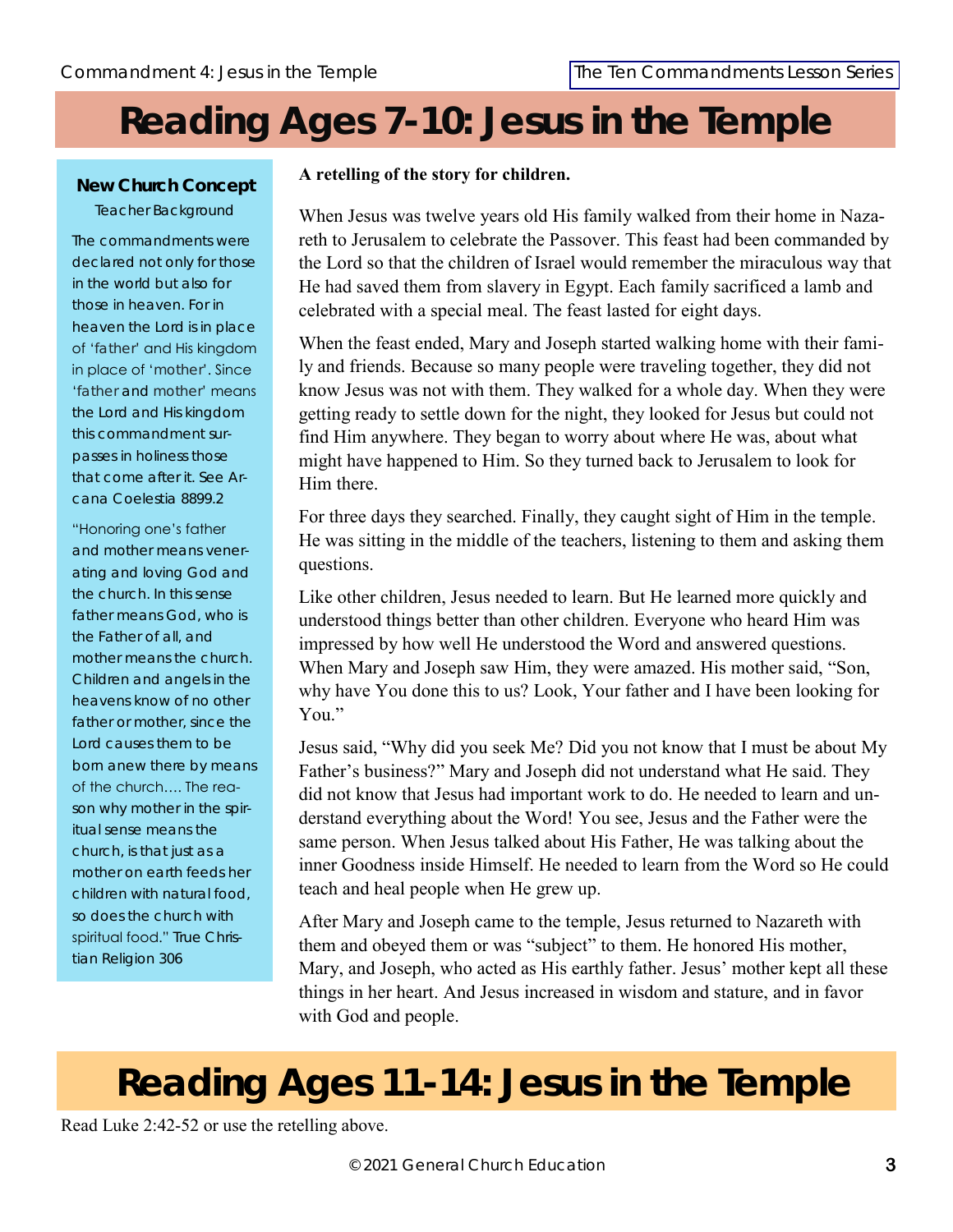## **Questions Ages 3-6**

- 1. Why did Mary and Joseph take Jesus to Jerusalem? (To celebrate the feast of the Passover.)
- 2. Why were Mary and Joseph worried on their way home? (They could not find Jesus.)
- 3. Where did Mary and Joseph find Jesus? (In the temple in Jerusalem.)
- 4. What did Jesus do when Mary and Joseph asked Him to come home with them? (He obeyed them.)
- 5. How can we act like Jesus did? (We can obey or honor our parents.)

## **Questions Ages 7-10**

- 1. How often did Mary and Joseph go to Jerusalem to celebrate the feast of the Passover? (Once a year.)
- 2. What special food did people eat during Passover? (Lamb)
- 3. How long was the feast of Passover? (Eight days)
- 4. Why did Mary and Joseph leave Jerusalem without Jesus? (There were many people traveling together; they thought He was with family and friends.)
- 5. When did Mary and Joseph discover Jesus was missing? (At the end of a day of traveling.)
- 6. How did Mary and Joseph react when they found Jesus in the temple? (They asked why He had stayed.)
- 7. Why had Jesus stayed behind in Jerusalem? (He needed to learn from the Word so He could carry out His heavenly Father's business.)
- 8. How did Jesus respond to Mary and Joseph? (He returned to Nazareth and was subject to—obedient to—them.)

# **Questions Ages 11-14**

- 1. Why did the children of Israel celebrate the feast of the Passover? (The Lord commanded them to remember the angel of the Lord "passing over" their homes and their miraculous escape from Egypt.) They celebrated the Passover in Jerusalem because families sacrificed a "Paschal Lamb" for the feast. The temple was the only place dedicated for sacrifice and worship.
- 2. Why did Jesus stay behind in Jerusalem? (To learn from the Word. Jesus came on earth to fight evil. He needed to learn true ideas from the Word to do that, just as we do.)
- 3. After Mary and Joseph found Him, Jesus returned and was "subject" to them. Why did He do this? (He was honoring those who acted as His natural parents.) In what ways is honoring parents a spiritual as well as a natural act? (We are to love and obey our earthly parents, but we are also to love the Lord, our heavenly Father, and the church, our heavenly mother.)
- 4. "Honor your father and your mother" is the first part of the fourth commandment. The rest of it is, "*that your*  days may be long upon the land which the Lord your God is giving you." What "land" does the Lord give us if we obey this command? (Our "promised land" is heaven.) The Lord brings us heavenly peace and joy when we love and honor Him. Honoring the Lord prepares us to love our neighbor as ourself. The rules for doing this are on the second table of the Ten Commandments. )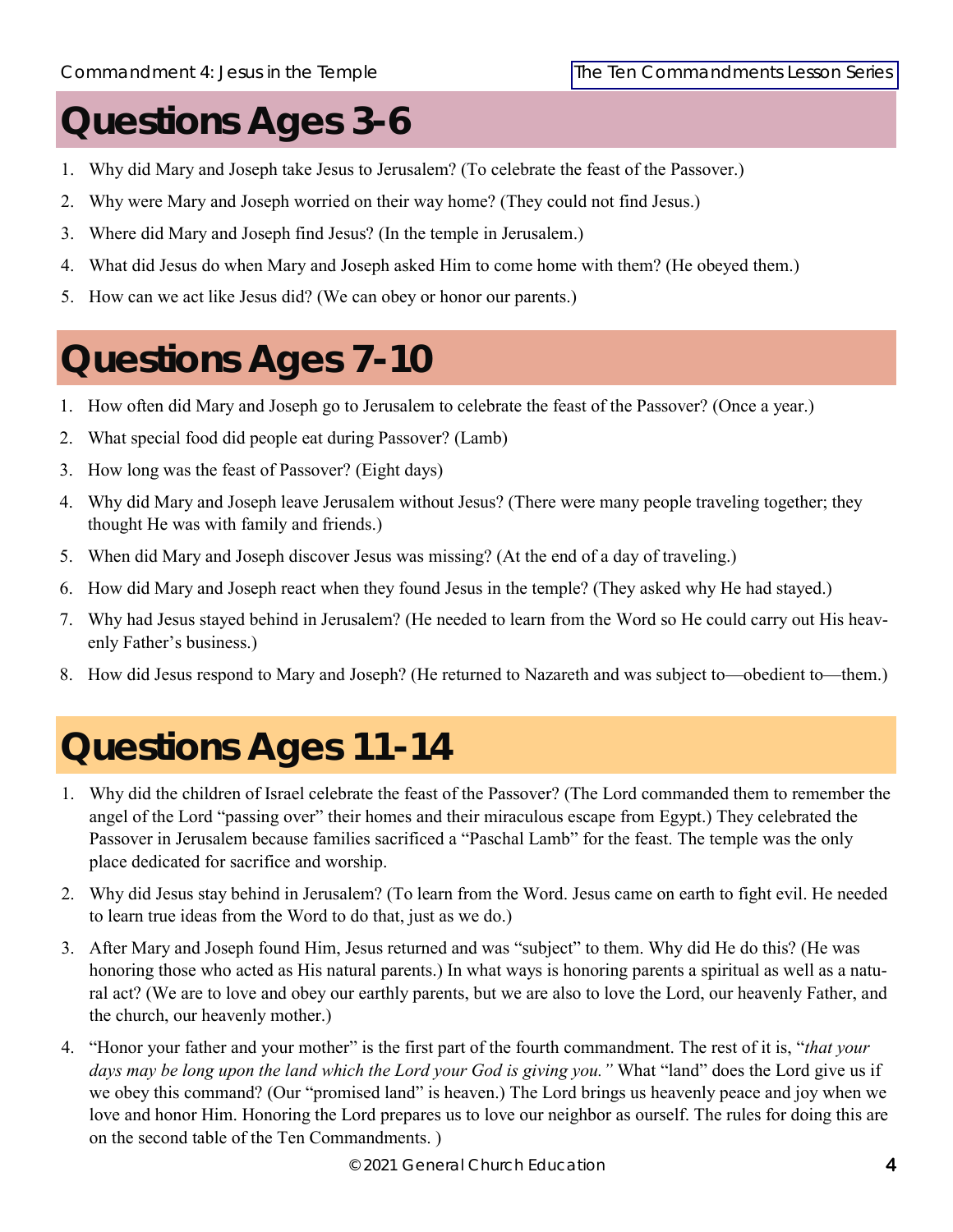Commandment 4: Jesus in the Temple **Talk About It Picture** 



© 2021 General Church Education **5**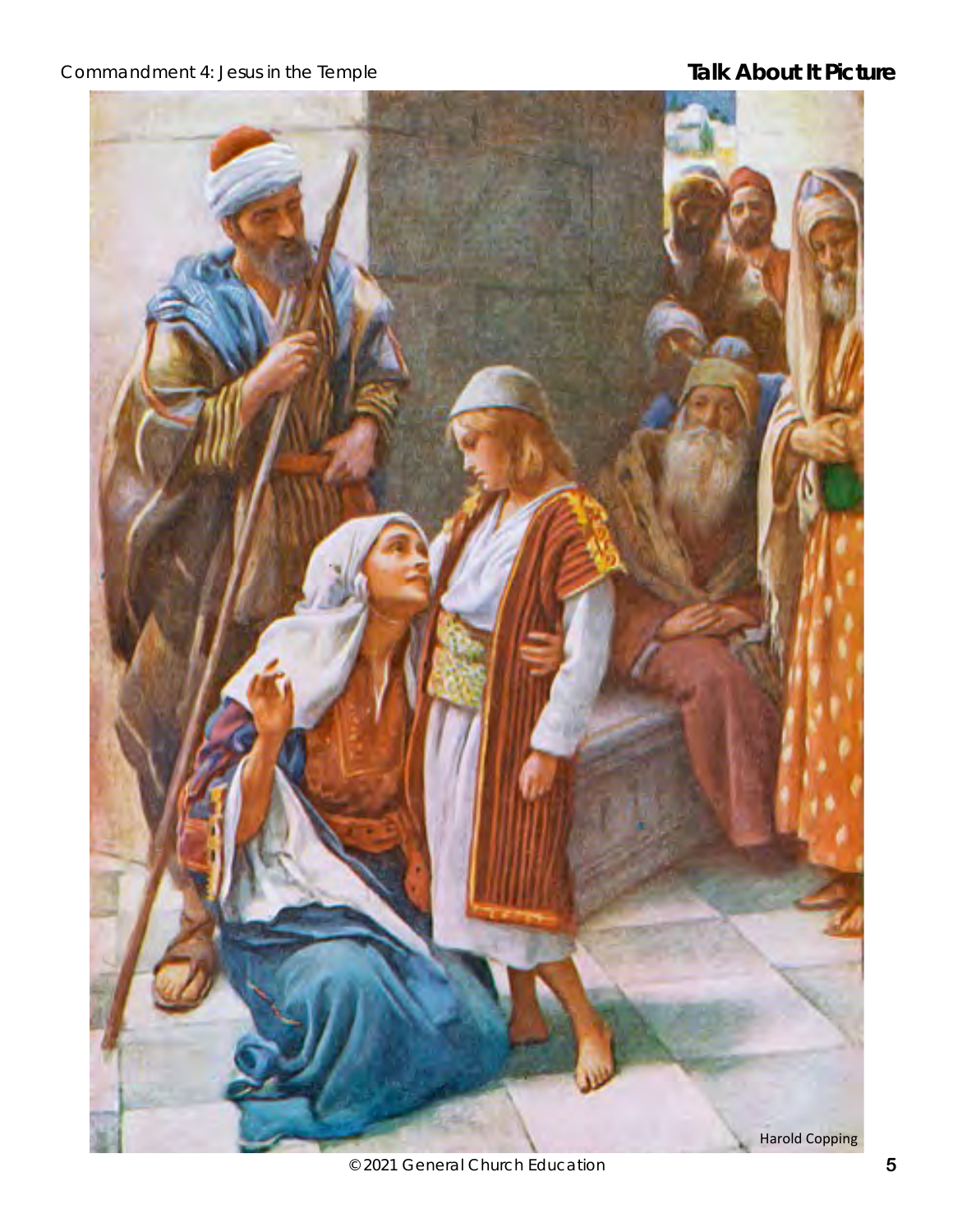## **Ages 3-6: Mary and Joseph Look for Jesus**

**Materials Needed** *Jesus, Mary and Joseph Figures*; tape; crayons or markers; stick to hold puppet, e.g. popsicle stick, strip of cardboard, plastic spoon

### **Prepare in Advance**

Print a copy of the *Jesus, Mary and Joseph Figures* for each child. For a young group, cut puppets apart on the dashed line. Gather other materials.

### **New Church Concept** Teacher Background

Since it was God who descended, and since He is Order itself, it was necessary, if He was to become actually human, that He should be conceived, carried in the womb, born, educated, acquire knowledges gradually, and thereby be introduced into intelligence and wisdom. In respect to His Human He was, for this reason, an infant like other infants, a boy like other boys, and so on; with the sole difference that this development was accomplished in Him more quickly, more fully, and more perfectly than in others. See *True Christian Religion* 89

Mary and Joseph looked for Jesus in Jerusalem for three days. Children will make a "Mary and Joseph" puppet and a "Jesus" puppet to act out the story of them finding Jesus in the temple.

- 1. Give each child a copy of *Jesus, Mary and Joseph Figures* and crayons or markers. Ask children to color the figures.
- 2. Using scissors, cut the rectangles around the figures out on the solid black lines to create two separate pictures. Fold each picture along the dotted black line.
- 3. Tape handles inside each puppet figure. Tape edges as needed.



- 4. Act out the story of Mary and Joseph finding Jesus in the temple. One person, perhaps the teacher, hides "Jesus" in the "temple" while everyone else covers their eyes. You could hide Jesus near the Word, or someplace where He is tricky to find.
- 5. Take "Mary and Joseph" on a journey to find Jesus in the temple in Jerusalem.
- 6. Finish the enactment by bringing Jesus back to "Nazareth" where He obeys "Mary and Joseph" until He grows up.

### **New Church Concept** Teacher Background

A Divine-heavenly sphere of love continually goes forth from the Lord toward all these who are obedient to Him, who devote themselves to Him, and who wish to be instructed by Him. From this heavenly sphere, a natural sphere arises, which is one of love towards infants and children. This sphere affects people, birds, beasts and inanimate things. But so that the Lord might operate upon these, even as He operates upon spiritual things, He created a sun to be in the natural world like a father, the earth being like a mother. For the sun is like a common father and the earth like a common mother from the marriage of which all vegetation is produced. From the influx of that heavenly sphere into the natural world, come the marvelous developments of vegetation from seed to fruit, and again to new seed. It is from this also that many kinds of plants turn, as it were, their faces to the sun during the day, and turn them away when the sun sets. It is from this also that there are flowers that open at the rising of the sun and close at his setting. It is from this also that the song-birds sing sweetly at the early dawn, and likewise after they have been fed by their mother earth. Thus all these parts of creation honor their father and mother. They all bear testimony that in the natural world the Lord provides, through the sun and the earth, all necessities both for animate and inanimate things. See *True Christian Religion* 308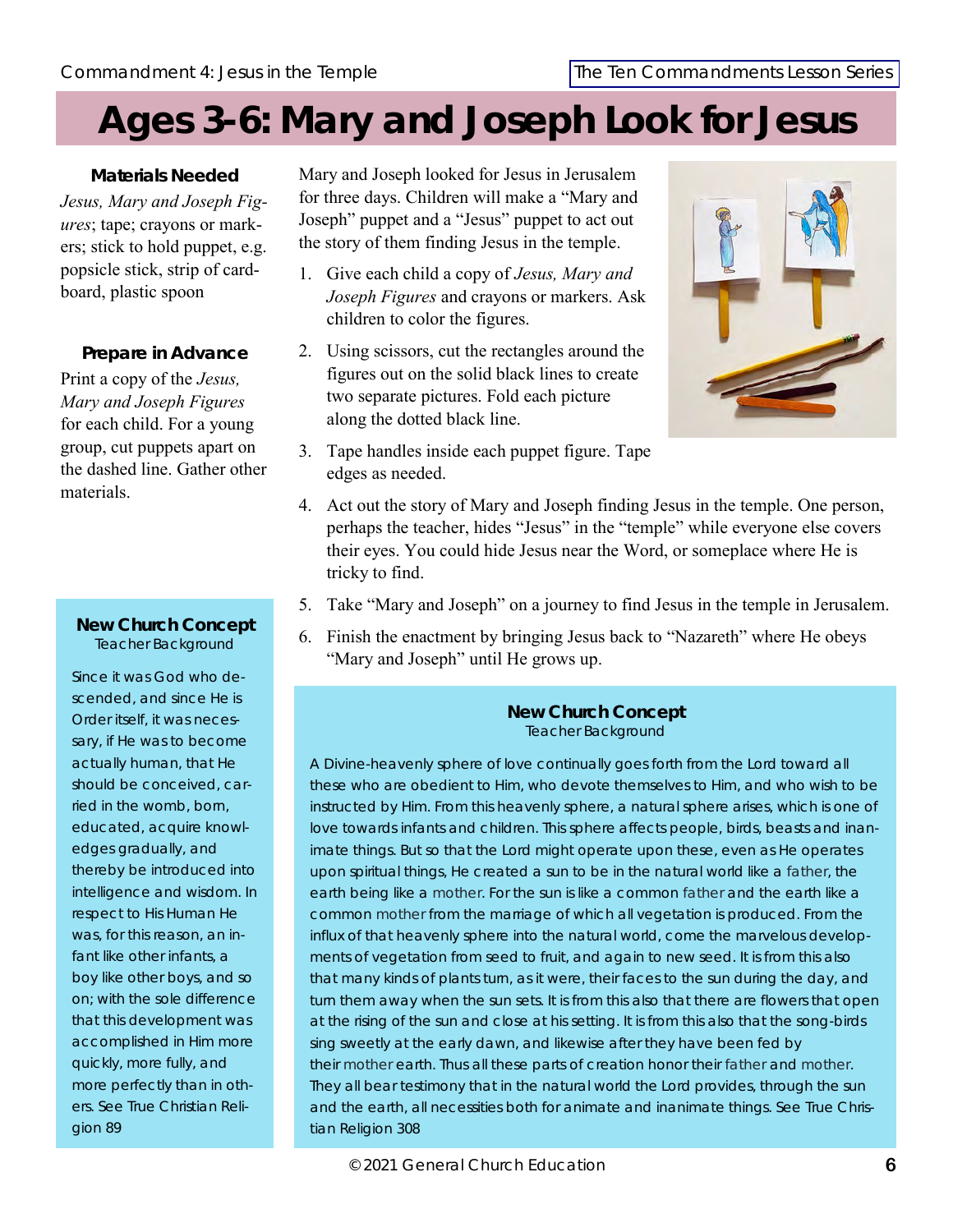Commandment 4: Jesus in the Temple **Jesus , Mary and Joseph Figures**



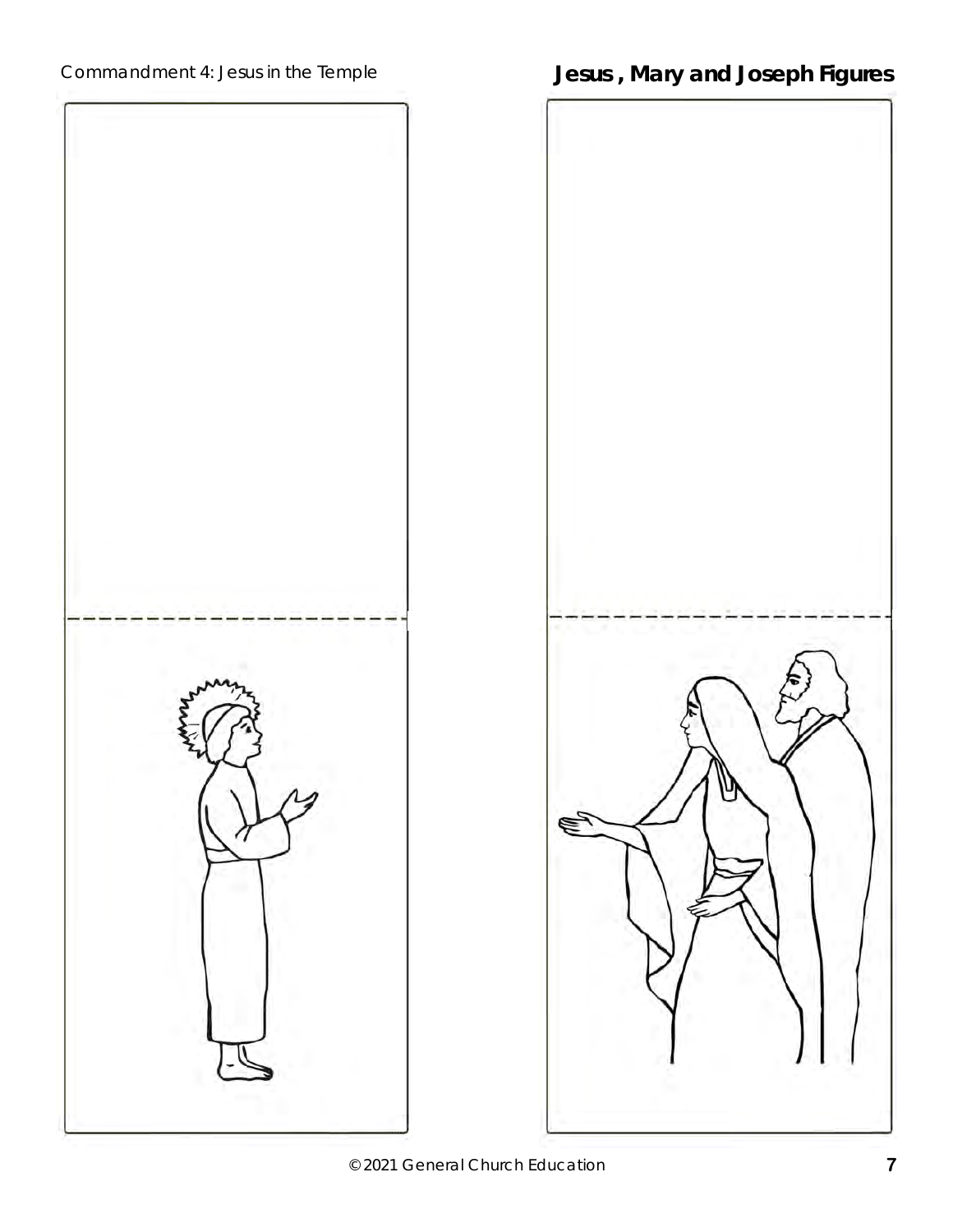## **Ages 7-10: Jesus in the Temple Diorama**

**Materials Needed for Each Student** *Temple Scene*, *Roadway Scene*, 1 *Mary and Joseph*  figure (there are 4 per page), scissors, crayons or markers, tape

**Prepare in Advance** Print copies of the *Temple Scene*. *Roadway Scene* and *Mary and Joseph* pages. Cut apart the 4 *Mary and Joseph*  figures. Collect other supplies.

### **New Church Concept** Teacher Background

"That the Divine is in the Lord's Human as the soul is in the body the Word teaches and testifies in Matthew and in Luke…. This makes clear that the Divine was in the Lord from conception, and that the Divine was His life from the Father, which life is the soul ." *Apocalypse Explained* 1104:5

"The one God, who is invisible, came into the world, and took on a human form, not only so that He might redeem humankind, but also so that He might become visible, and thereby conjunction with people might become possible…." *True Christian Religion* 786:2

For three days, Mary and Joseph frantically searched for Jesus before finding Him in the temple. Students will create a diorama to depict the events, moving figures of Mary and Joseph along the road as they look for Jesus, and then discover Him talking with the elders in the temple.

- 1. Provide each child with a *Temple Scene*, *Roadway Scene* and a *Mary and Joseph*. Hand out markers or crayons. Color the doors of the temple, Jesus speaking with the elders, Mary and Joseph, and the tree.
- 2. Using scissors, Cut out the rectangles on each page along the solid lines. Then, separate the doors of the temple by cutting a T-shape along the straight black lines. Start at the bottom of the doors and cut up and out, towards each side.





- 3. Fold temple page in half along the dashed line so the pictures face each other. Open the two sides of the T-shape you cut, folding on the dotted lines, to reveal Jesus in the temple.
- 4. Tape the palm tree picture to the back of the temple so the tops line up. Tape only along the top.
- 5. Fold the page with the palm up along the central dotted line. The fold the page back along the lower dotted line to make a stand. That part of the page should slide under the temple page to form a base. (See pictures above.)
- 6. Fold Mary and Joseph on the two dotted lines to make a triangle. Tape the bottom of the triangle together so it will stand. Students are now ready to set up their dioramas.

### **New Church Concept** Teacher Background

Among the ancients, journeys meant advancement on an inner level. This is where the Lord's advances into knowledge begin. Like any other person, the Lord learned by instruction. Luke demonstrates this: 'The child grew and became strong in spirit.' ([Luke 1:80\)](https://newchristianbiblestudy.org/multi/swedenborg_secrets-of-heaven-nce_1457/bible_king-james-version_luke_1_80) Also, 'And Jesus advanced in wisdom and age and in favor with God and men.' ([Luke 2:52\)](https://newchristianbiblestudy.org/multi/swedenborg_secrets-of-heaven-nce_1457/bible_king-james-version_luke_2_46-47) See *Arcana Coelestia* 1457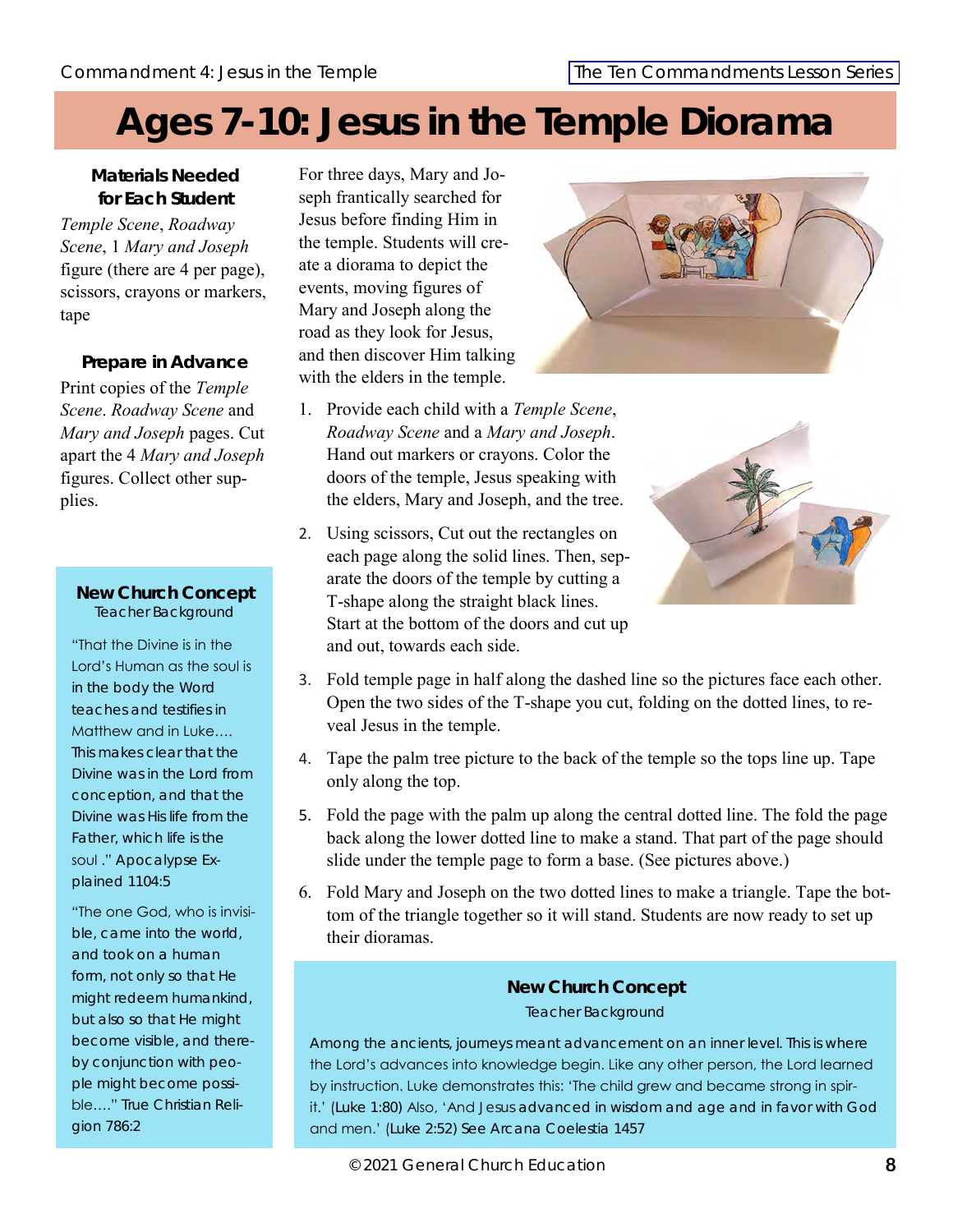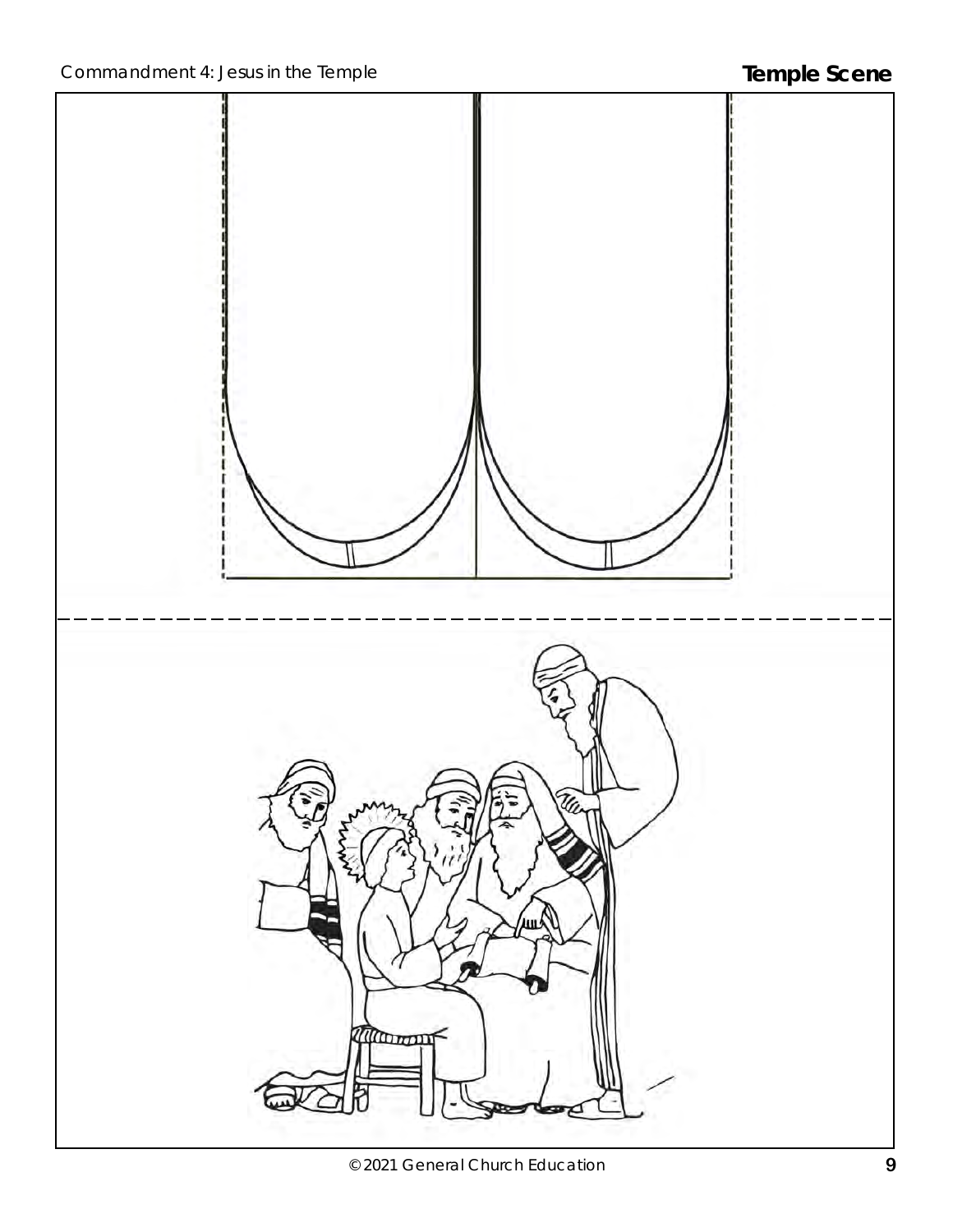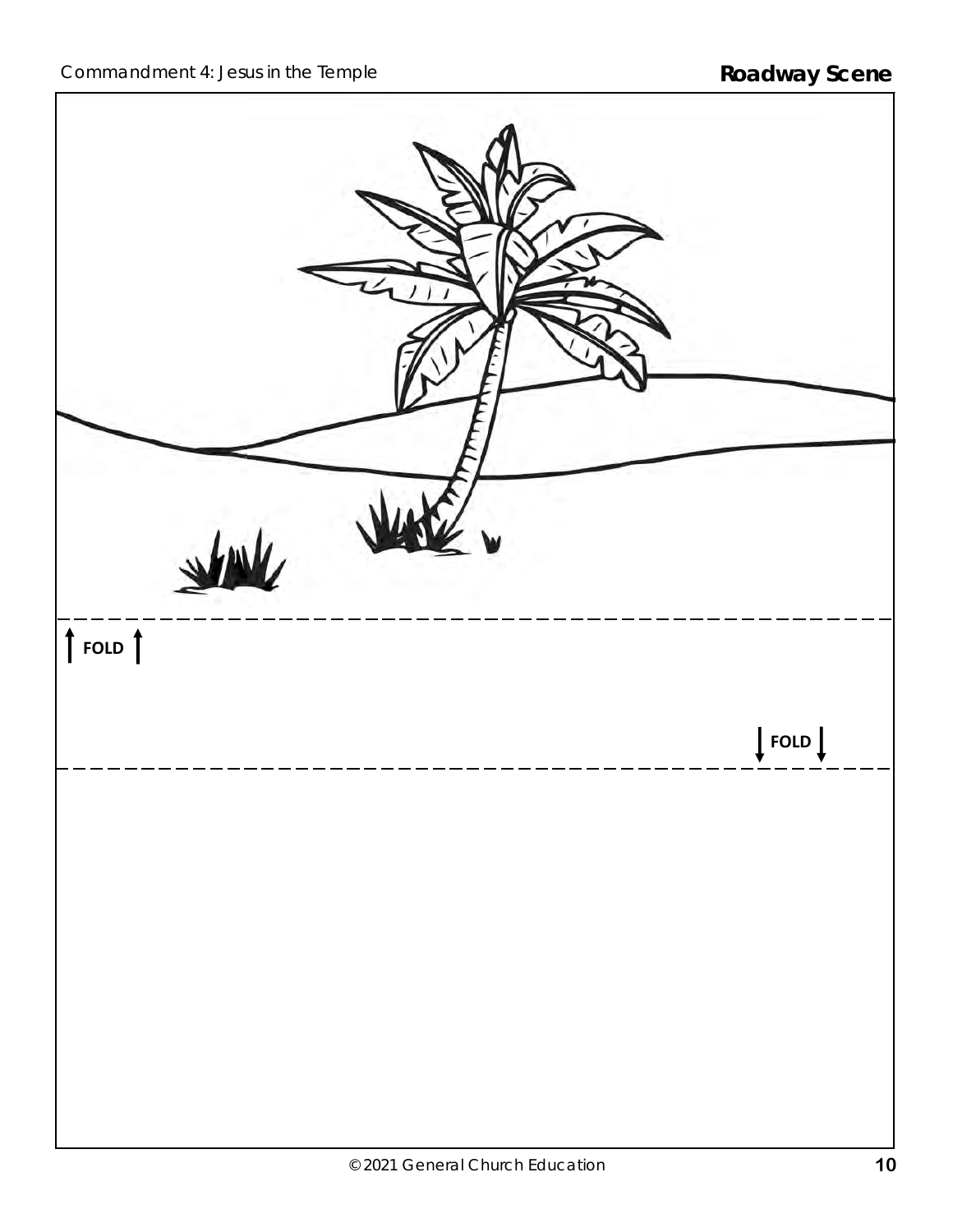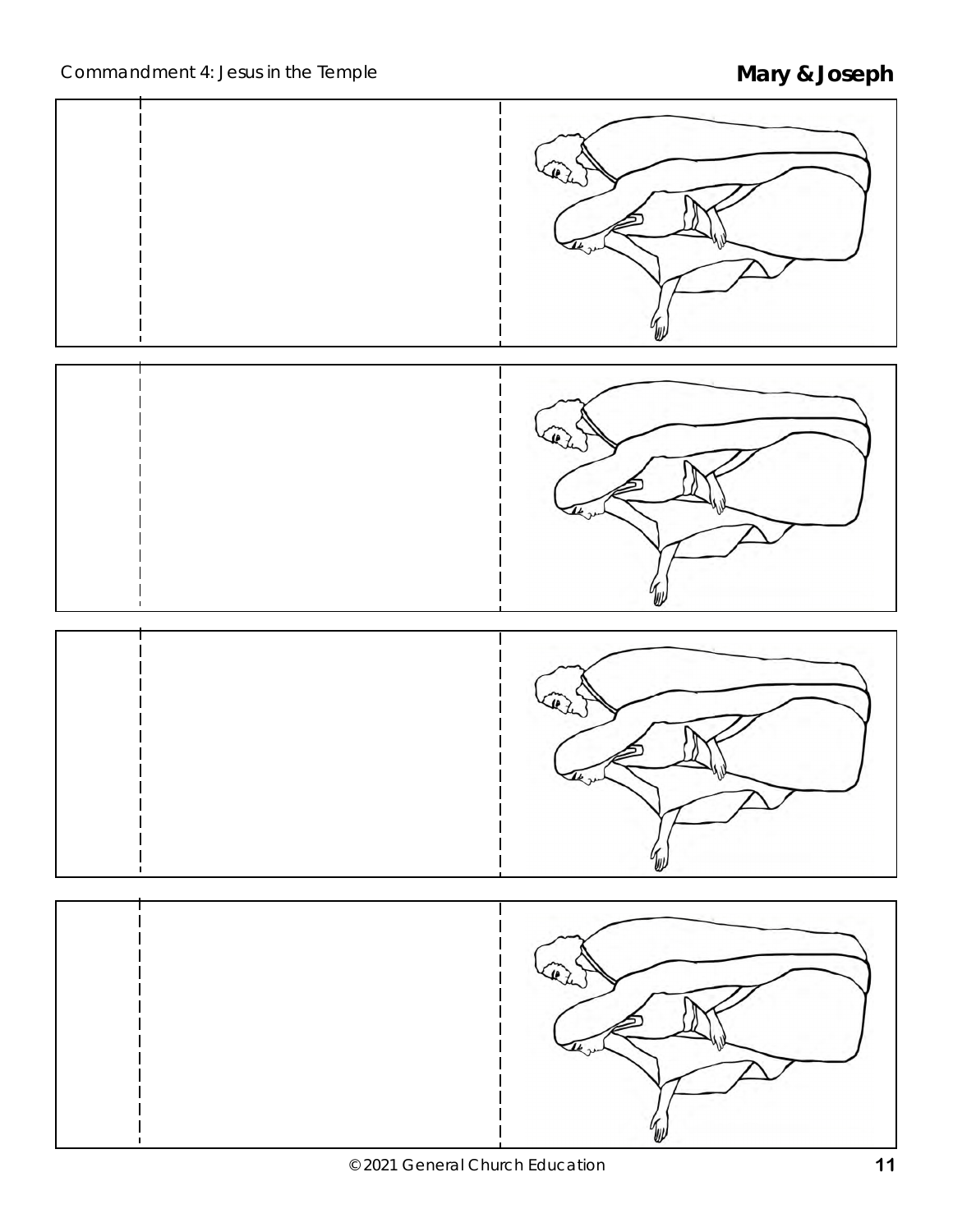## **Ages 11-14: Honoring Father and Mother**

**Materials Needed** *Honoring Parents on Different Levels*, pens or pencils.

**Prepare in Advance** Print a copy of *Honoring Parents on Different Levels*  for each student.

### **New Church Concept** Teacher Background

"People interpret father and mother [in the fourth commandment] to mean their father and mother on earth, as well as those who stand in place of their father and mother. and they interpret the commandment to honor them as meaning to hold them in honor and obey them. Spiritual angels, on the other hand, interpret their father to mean the Lord, and their mother to mean the church, and that to honor them means to love them. Celestial angels, however, interpret their father to mean the Lord's Divine love, and their mother to mean His Divine wisdom, and that to honor them means to do good from Him." *Doctrine of the Sacred Scripture* 67

When the Lord was born He was unlike any other child. His Father was God Himself! He needed to know His Father so He could fulfill His mission: the salvation of the human race. Like us, He studied the Word to learn about His heavenly Father. At age twelve, He went to the temple to learn more. But when Mary, His earthly mother, and Joseph, His earthly guardian, found Him, He returned home and was subject to them. Like the Lord, we have natural parents and a Heavenly Father. We also have "fathers" and "mothers" on other levels as well. This activity explores the idea that we should honor our natural, spiritual and heavenly, or celestial, parents.



- 1. What does it mean to be *subject to* your parents? (It means to trust and obey them.)
- 2. In what ways might Jesus have been *subject to* Mary and Joseph? Why was this important? In what ways was their care important?
- 3. In what ways are you *subject to* your parents or guardians? In what important ways do parents and guardians care for children in their care?
- 4. The fourth commandment says we are to *honor* our parents. What does *honoring* someone mean? (to give them great value, great respect or esteem, or to treat as special)
- 5. Parents and guardians are responsible for a child's earthly welfare. The Writings say we have spiritual parents who also protect our welfare. These are our country and its leaders. In what ways does our country protect us, as parents do? What about its leaders? How might you honor them?
- 6. Finally, we have heavenly, or celestial, parents—the Lord and the church who guard our welfare. The Writings say that the church is not really an organization. Rather the church is people who care about and receive the Lord in their hearts. They are our *faith family.* In what ways do the Lord and our faith family protect us? How might we honor them?
- 7. Hand out the page *Honoring Parents on Different Levels.* Read the directions, and ask students to complete the activity.
- 8. Invite students to discuss their ideas if they wish to share them.
- 9. How does honoring parents, our country and the Lord help us? (Hint: It helps you to focus on their strengths and virtues and appreciate the things they do for us!)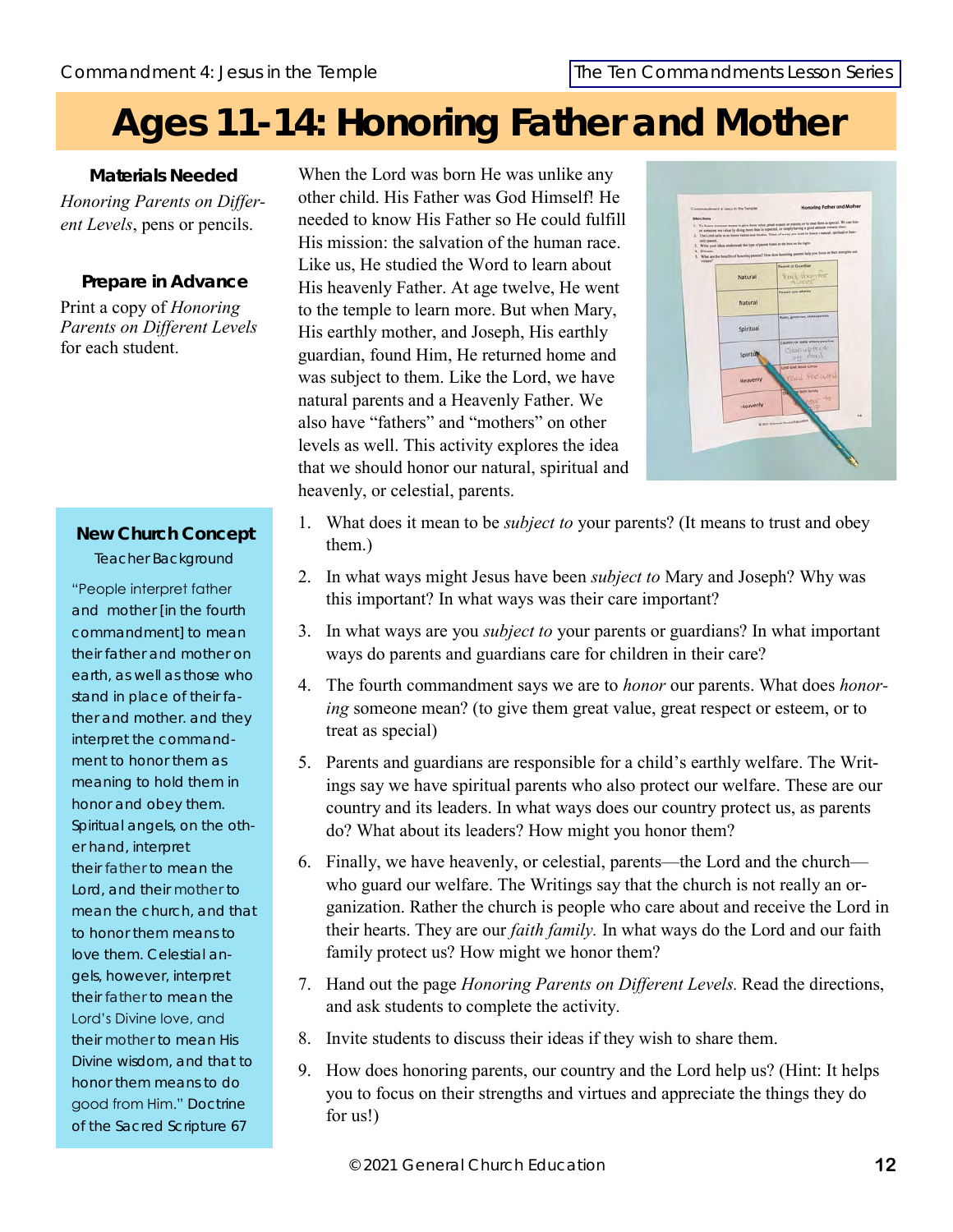**Directions**

- 1. To honor someone means to give them value, great respect or esteem, or to treat them as special. We can honor someone we value by doing more than is expected, or simply by having a good attitude towards them.
- 2. The Lord calls us to honor our Father and Mother. But we have parents on three different levels.
- 3. Think of a way you want to honor a natural parent, a spiritual parent, and a heavenly parent. Write your ideas underneath the type of parent listed in the boxes below.

| <b>Natural</b> | <b>Parent or Guardian</b>       |
|----------------|---------------------------------|
| <b>Natural</b> | Person you admire               |
| Spiritual      | Ruler, governor, statesperson   |
| Spiritual      | Country or state where you live |
| Heavenly       | Lord God Jesus Christ           |
| Heavenly       | Church or faith family          |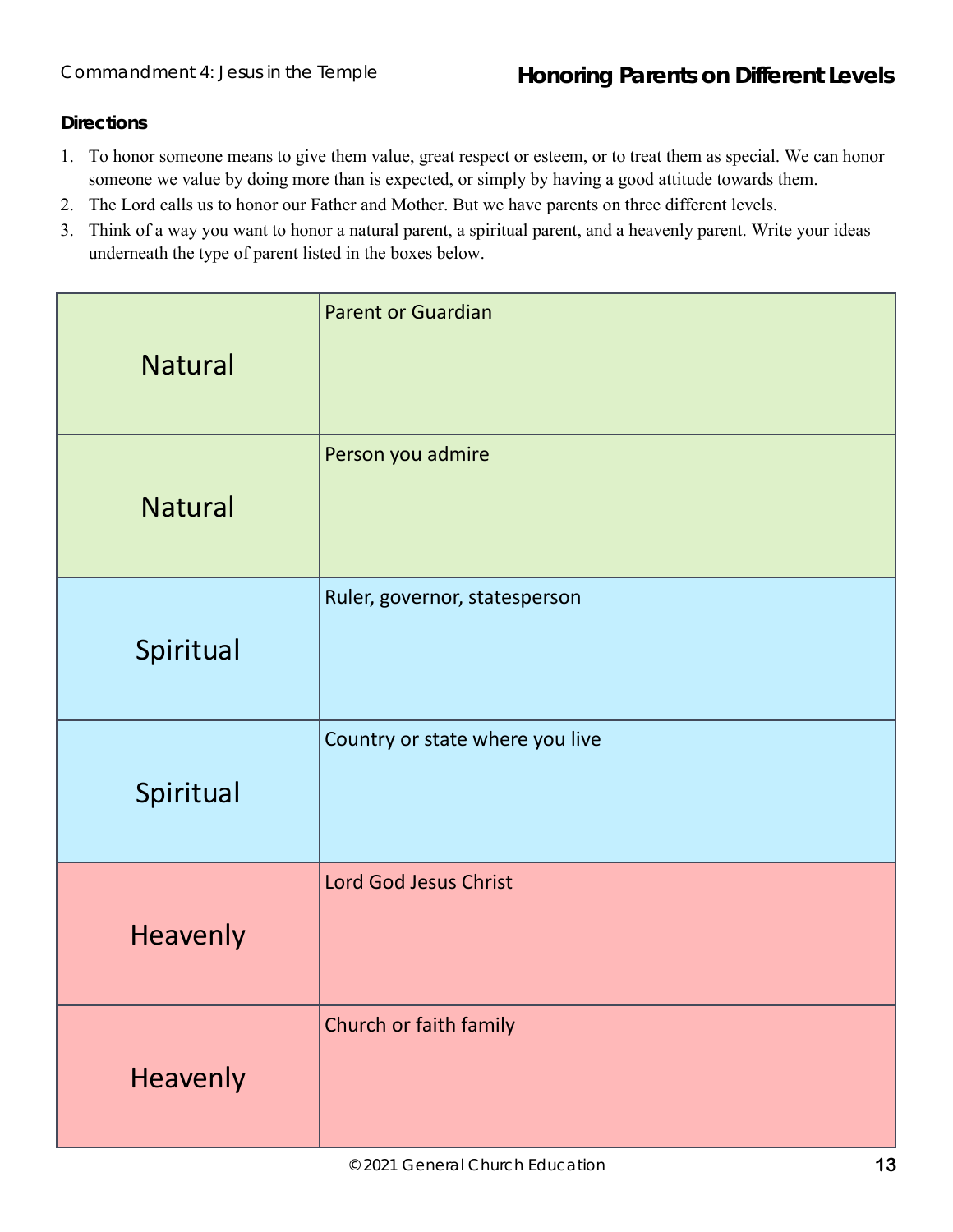